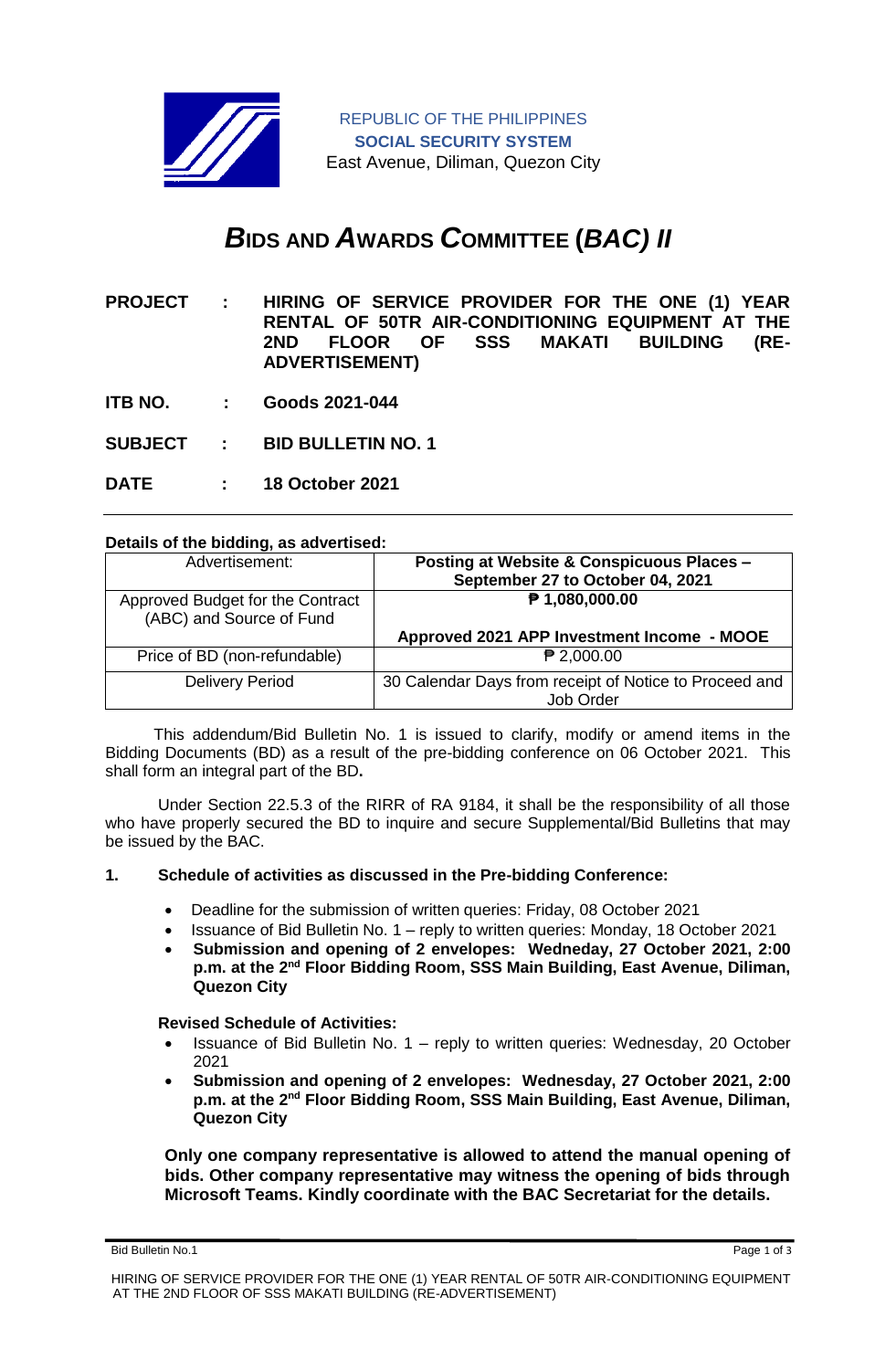## **2. Documentary Requirements**

## **a.1 st Envelope**

a.1 PhilGEPS Certificate of Registration and membership.

In case of uploaded document/s, which validity period had already expired, submit the updated document/s.

- a.2 Statement of all its Ongoing Government and Private Contracts, including contracts awarded but not yet started, if any, whether similar or not similar in nature and complexity to the contract to be bid;
- a.3 Statement of Single Largest Completed Contract (SLCC) similar to the project to be bid, **with supporting documents**, equivalent to at least **50% of the ABC**, completed **within five (5) years** prior to the submission and opening of bids, adjusted by the bidder to current prices using PSA's consumer price index;

For this purpose, similar contracts shall refer to Service Provider for the Rental of 50TR Air-Conditioning Equipment.

- a.4 NFCC Computation or committed Line of Credit (form supplied)
- a.5 JVA, in case of Joint Venture Class "B" Documents (Each partner of the joint venture shall submit the legal eligibility documents. The submission of technical and financial eligibility documents by any of the joint venture partners constitute compliance, except for SSS Clearance that must be complied by all JV partners);
- a.6 Bid Security (2% of the ABC for Cash or Manager's/Cashier's Check payable to SSS or Bank Draft of the ABC, 5% of the ABC for Surety Bond **or** Bid Securing Declaration – form supplied) and **a copy of the Authority to Notarize from the Notary Public).**
- a.7 Technical Documents project requirements
	- Section VI Schedule of Requirements (page 29)
	- Section VII Statement of Compliance with the Technical Specifications (pages 30 to 33)
- a.8 Omnibus Sworn Statement **and a copy of the Authority to Notarize from the Notary Public.**
- a.9 Foreign ownership limited to those allowed under the rules may participate in this Project, provided must submit any of the following:
	- Copy of Treaty, International or Executive Agreement; Or

• Certification from the relevant government office of their country stating that Filipinos are allowed to participate in government procurement activities for the same item or product.

• Certification from the DTI if the Bidder claims preference as a Domestic Bidder or Domestic Entity.

## **b. Checklist of the 2nd envelope:**

- b.1 Bid Form (form supplied) pages 39 to 40
- b.2 Bid Breakdown (form supplied) page 41

### **c. Additional Requirements to be submitted by the bidder with the Lowest Calculated Bid**

c.1 2020 Income Tax Return filed through Electronic Filing and Payment System (EFPS) corresponding to the submitted Audited Financial Statement;

Bid Bulletin No.1 Page 2 of 3